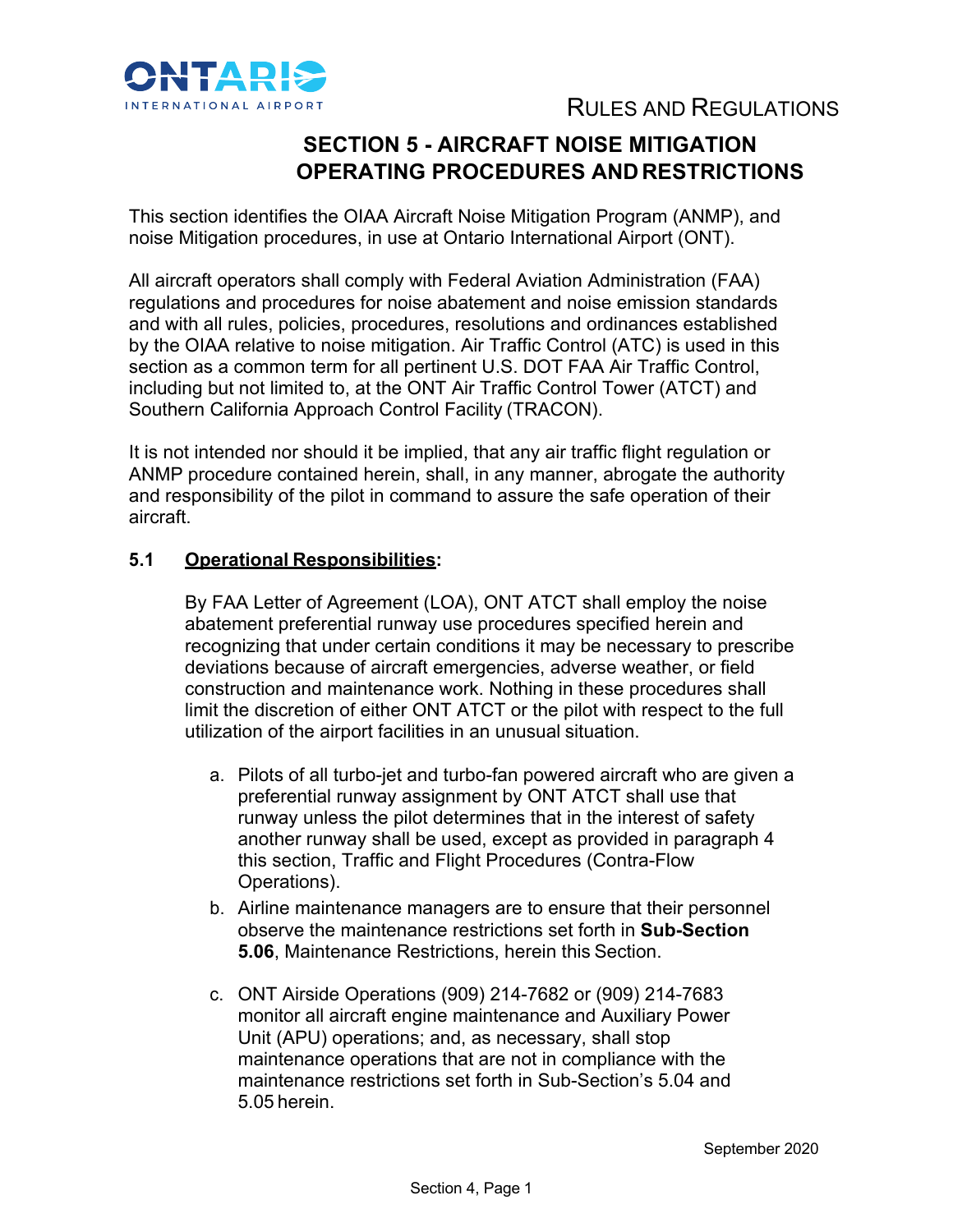

### **5.2 Reporting and Implementation Responsibilities:**

- a. OIAA will track aircraft operations deviating from Sub-section 5.03 herein. OIAA will contact, as appropriate, ONT Airside Operations, the FAA, aircraft owners, pilots, airline officials, community complainants or others concerning such deviations. ONT Airside Operations will record all reported and observed operational deviations identified in Sub-section 5.03, 5.04 and 5.05 of this Section.
- b. Information regarding the ONT Airport Noise Operations and Management System (ANOMS), the monitoring of airport noise, and noise complaints can be found online at: www.flyONTairport.com ; or, noise complaints can be filed by telephone, (909) 395-2400.
- c. The OIAA will, in cooperation with the FAA, airline and pilot user groups, prepare and, as necessary, revise the Aircraft Noise Mitigation Operating Procedures and Restrictions set forth herein.

#### **5.3 Runway Use Procedures:**

- a. Normal prevailing winds at ONT are from the west; in westerly operations, aircraft arrive and depart to the west on runways 26L and 26R. When weather conditions require (prevailing tailwind velocities of 8 knots or more, in dry runway conditions; or, more than 3 knots in wet runway conditions, aircraft operations are reversed, and aircraft arrive and depart to the east; in easterly operations, aircraft arrive and depart on runways 08L and 08R.
- b. Between the hours of 2200 and 0700, aircraft operate in accordance with preferential runway use procedures known as "Contra-flow."
- c. During Contra-flow operations, aircraft arrive on runways 26L and 26R and depart on runways 08L and 08R. Contra-flow procedures shall be discontinued when atmospheric conditions (wind and low cloud ceilings), or when aircraft operations and constructionactivities require.
- d. Turbojet and turbo-fan aircraft are prohibited from runway intersection departures, except from runway 08L at taxiway D intersection and from runway 26R at taxiway V.

### **5.4 Starting, Running, and High-Power Run of Aircraft Engines:**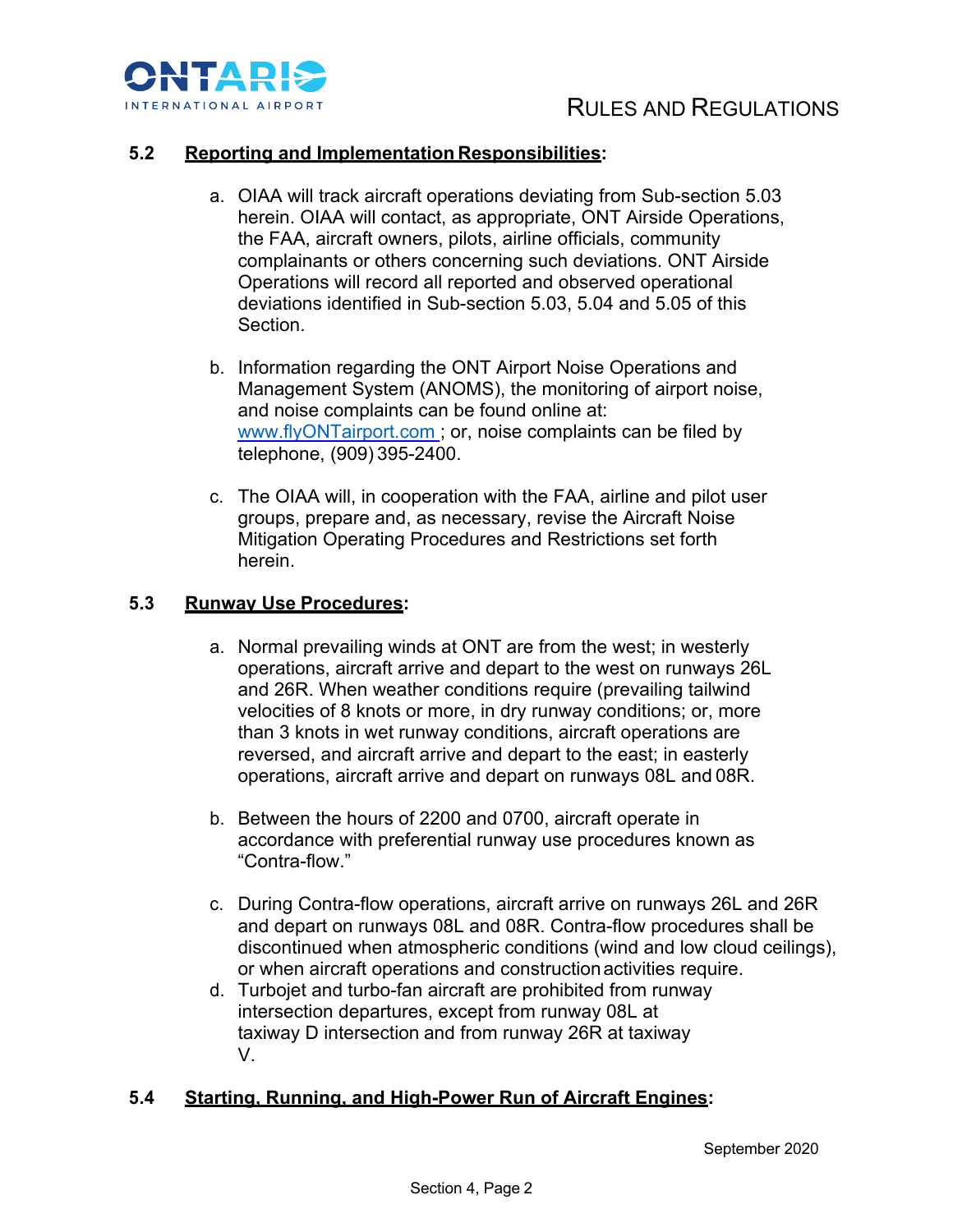

# See **Section 3, Aircraft Operations.**

### **5.5 Engine Run of Aircraft Engines in Test Cells**:

a. Maintenance or test running of jet engines NOT MOUNTED on an aircraft is prohibited.

#### **5.6 Helicopter Operating Procedures:**

- a. Helicopter operators arriving or departing ONT shall utilize the flight routes designated by the FAA for Visual Flight Rules (VFR) and Special Visual Flight Rules (SVFR) operations.
- b. When possible, helicopter operators shall use noise abatement approach and departure flight techniques.
- c. ONT does not have a marked heliport or helipad. Additionally, **taxilane F south of Twy S i**s not visible to FAA ONT ATCT controllers, as such, is a non- movement area. Helicopters landing or departing on **taxilane F south of Twy S** do so at their own risk.